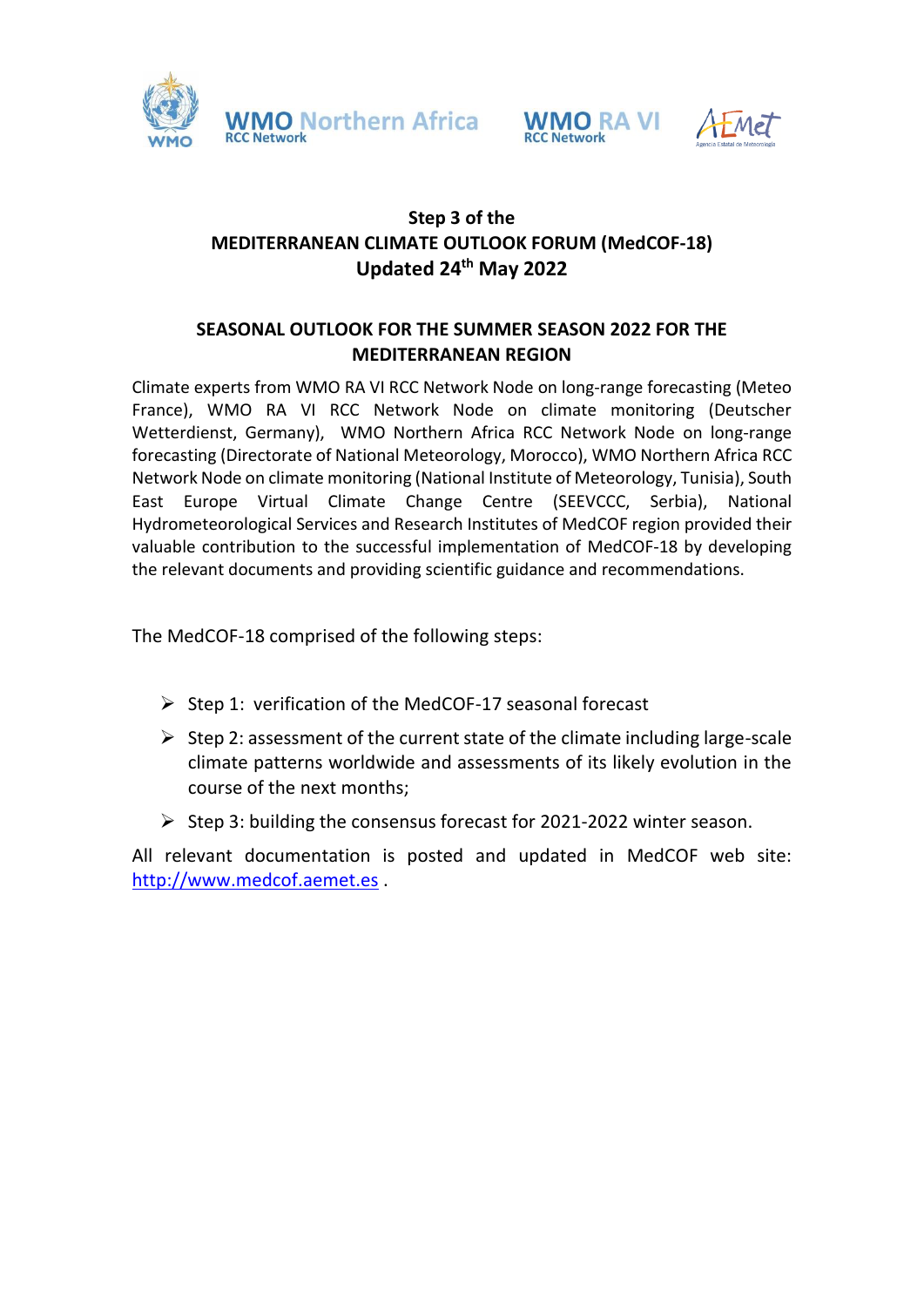





# **MedCOF- 18 CLIMATE OUTLOOK**

## **FOR THE 2022 SUMMER SEASON<sup>1</sup>**

This prediction is based on output from dynamical models, statistical models and known teleconnections of large-scale climate features.

Observed sea surface temperatures and forecast for the coming three months show moderate la Niña conditions and negative Indian Ocean Dipole, while positive anomalies are taking place in the equatorial Atlantic. Most models show a typical atmospheric response to la Niña conditions, with good agreement for a negative PNA pattern. Over the Atlantic, a majority of models favour NAO+ and EA+ scenarios, so zonal circulation is expected to predominate. Soil is dry over northwestern parts of the domain, which is associated with an enhancement of heat waves.



Figure 1. Graphical presentation of the 2022 summer temperature outlook. The maps show the probabilistic consensus forecast for tercile categories of anomalies for seasonal mean temperature, relative to the period 1981-2010. Due to the climate warming trend anomalies are affected by the selected reference period.

 $\overline{a}$ 

<sup>&</sup>lt;sup>1</sup>The graphical representation of climate outlook in this statement is only for guidance purposes, and does not imply any opinion whatsoever concerning the legal status of any country, territory, city or area or of its authorities, or concerning the delimitation of its frontiers or boundaries.